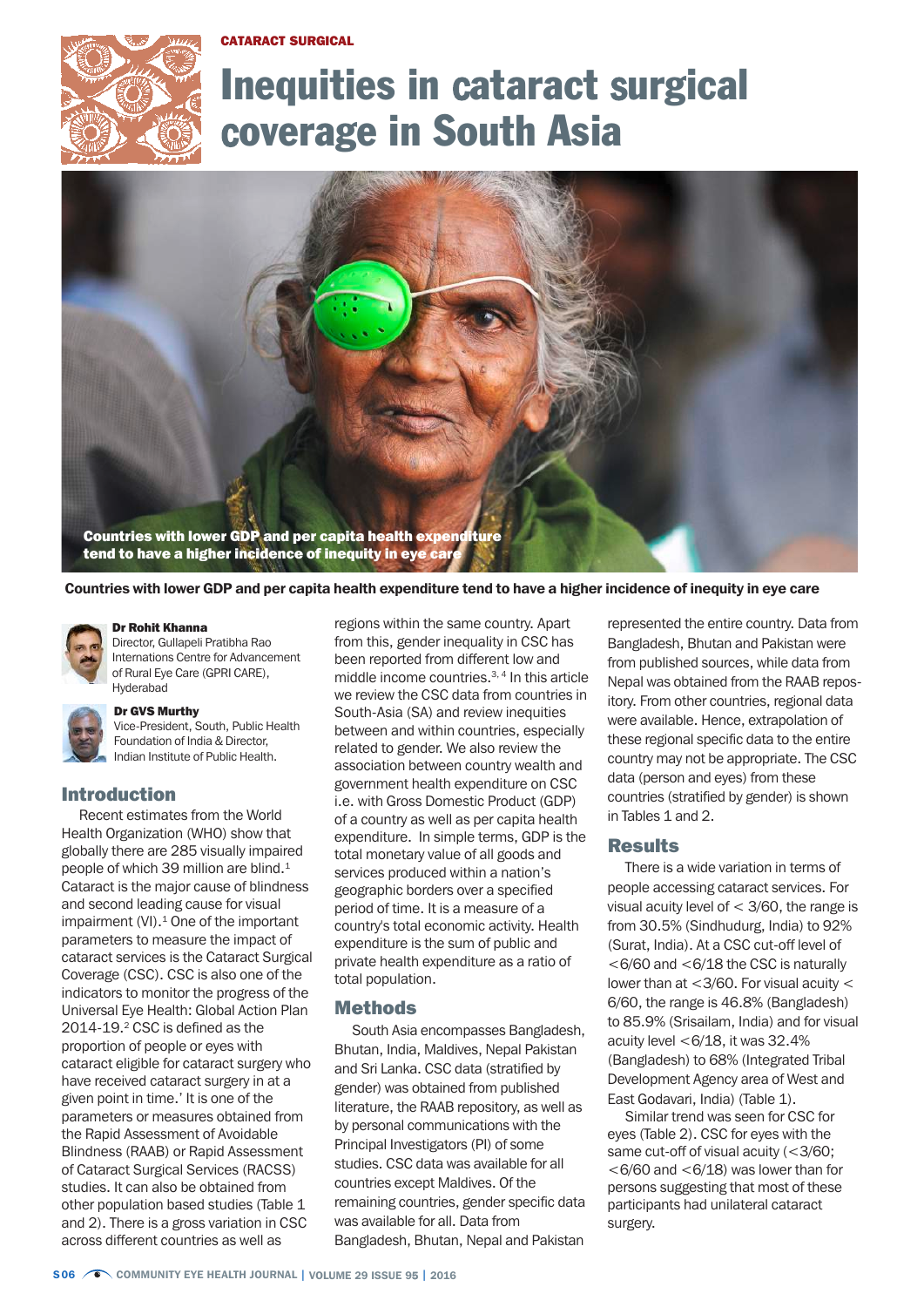All the countries had lower CSC for females as compared to males (Table 1 and 2). In countries like Bangladesh, Bhutan and Sri Lanka the difference was high. A similar difference is seen for other levels of visual acuity (<6/60 and <6/18). This suggests a significant inequity in terms of females accessing services for cataract, especially in Bangladesh, Bhutan and Sri Lanka. These countries also report a lower GDP and per capita health expenditure than the other countries in the region suggesting that in poorer countries, women are less likely to access eye care services compared to economically richer countries. Gender difference could be due to gender-defined social roles, which could be confounded by factors like literacy, socioeconomic status as well as urban-rural differences. It is likely that women in countries with lower CSC are less educated, have other domestic responsibilities and are not the main earning member of the house, thus having less access to eye care as well as other health care services. However,

limited data was available in relation to literacy, socio-economic status and urban-rural differences. Data from Bhutan showed that those residing in rural areas had a lower CSC as compared to their urban counterparts<sup>5</sup>. Similarly data from Nepal (Gandaki Zone) showed that CSC was lower in illiterates<sup>6</sup>. A study conducted in Sivaganga also showed that CSC was lower in older people, those with no education as well as those residing in rural areas<sup>7</sup>. Pakistan National Blindness and VI survey also showed lower CSC for illiterates, those residing in rural areas as well as older people, suggesting gross inequity<sup>8</sup>.

## Conclusions and Recommendations

• There is gross inequity in terms of CSC in countries of South Asia i.e. females have less access than males

• Inequity is also compounded due to other social determinants like socioeconomic status, literacy, urban-rural difference etc. However, there is limited evidence for it.

• Countries with lower GDP and per capita health expenditure, are likely to have more inequity

• We recommend that there is a need for data to be collected from countries where there is none. In countries where there is only region-specific data, data is needed to be representative of the whole country. Also data including key social determinants need to be collected.

• All countries should work towards achieving the goal of Universal Eye Health with at least 80% CSC for <3/60 visual acuity category as well as ensuring that women, and those from the lower socioeconomic strata and rural areas have improved access to services.

# Limitations

One of the limitations of the data is that it is not representative of all the countries. We did not do any analysis to see if the difference between gender was significant or not. There was limited data available in terms of other social determinants (socio-economic status, literacy, urban-rural difference etc).

#### *Table 1: Cataract Surgical Coverage (by person), stratified by gender for countries in South Asia*

NA: Not available; ITDA: Integrated Tribal Development Agency; Personal communication: ^; RAAB Repository:@; Population Based Studies; # \*SOURCE: http://data.worldbank.org/indicator/SH.XPD.PCAP?page=3; \*\* SOURCE: http://data.un.org/CountryProfile.aspx?crName=MYANMAR

| <b>Country</b>  | <b>Location</b>                                           | Year | <b>Person</b> | <b>Person</b>  | <b>Person</b> | <b>Person</b>  | <b>Person</b>  | <b>Person</b> | <b>Person</b>  | <b>Person</b>  | <b>Person</b> | <b>GDP</b> at<br>time of<br>survey* | Per capita<br>health<br>expend-<br>iture** |
|-----------------|-----------------------------------------------------------|------|---------------|----------------|---------------|----------------|----------------|---------------|----------------|----------------|---------------|-------------------------------------|--------------------------------------------|
|                 |                                                           |      |               | Less than 3/60 |               | Less than 6/60 |                |               | Less than 6/18 |                |               |                                     |                                            |
|                 |                                                           |      | <b>Male</b>   | Female         | <b>Total</b>  | <b>Males</b>   | <b>Females</b> | <b>Total</b>  | <b>Males</b>   | <b>Females</b> | <b>Total</b>  |                                     |                                            |
| India $\hat{}$  | 15<br>districts<br>in 16<br>states                        | 2007 | NA            | <b>NA</b>      | 82.3          | <b>NA</b>      | <b>NA</b>      | 66            | <b>NA</b>      | <b>NA</b>      | $\sf NA$      | \$1.23<br>trillion                  | \$43                                       |
| India           | Nandu-<br>rbar <sup>9</sup>                               | 2009 | $\sf NA$      | <b>NA</b>      | <b>NA</b>     | $\sf NA$       | <b>NA</b>      | <b>NA</b>     | $\sf NA$       | $\sf NA$       | $\sf NA$      | \$1.36<br>trillion                  | \$48                                       |
| India           | Kolar <sup>10</sup>                                       | 2011 | 84.6          | 79.7           | 81.7          | 75.7           | 69.8           | 72.2          | 65.6           | 63.1           | 64.1          | \$1.83<br>trillion                  | \$66                                       |
| India           | Sindh-<br>udrug <sup>11</sup>                             | 2010 | 32            | 28.4           | 30.5          | <b>NA</b>      | <b>NA</b>      | <b>NA</b>     | <b>NA</b>      | <b>NA</b>      | NA            | \$1.17<br>trillion                  | \$59                                       |
| India           | Siva-<br>$\gamma$ anga <sup>7</sup>                       | 1999 | <b>NA</b>     | <b>NA</b>      | <b>NA</b>     | 80.9           | 75.2           | 77.5          | <b>NA</b>      | <b>NA</b>      | <b>NA</b>     | \$466.86<br>billion                 | \$18                                       |
| India $\hat{ }$ | ITDA-<br>Kham-<br>mam &<br>War-<br>ngal                   | 2009 | 88.3          | 87.8           | 88            | 79.6           | 78.8           | 79.1          | 62.4           | 67.2           | 65.1          | \$1.36<br>trillion                  | \$48                                       |
| India $\hat{ }$ | ITDA-<br>East<br>Godav-<br>ari &<br>West<br>Godav-<br>ari | 2009 | 86.2          | 83.8           | 84.6          | 76.5           | 78.6           | 77.8          | 65.1           | 69.8           | 68            | \$1.36<br>trillion                  | \$48                                       |

Continues overleaf »

article distributed under the Creative Commons Attribution Non-Commercial License.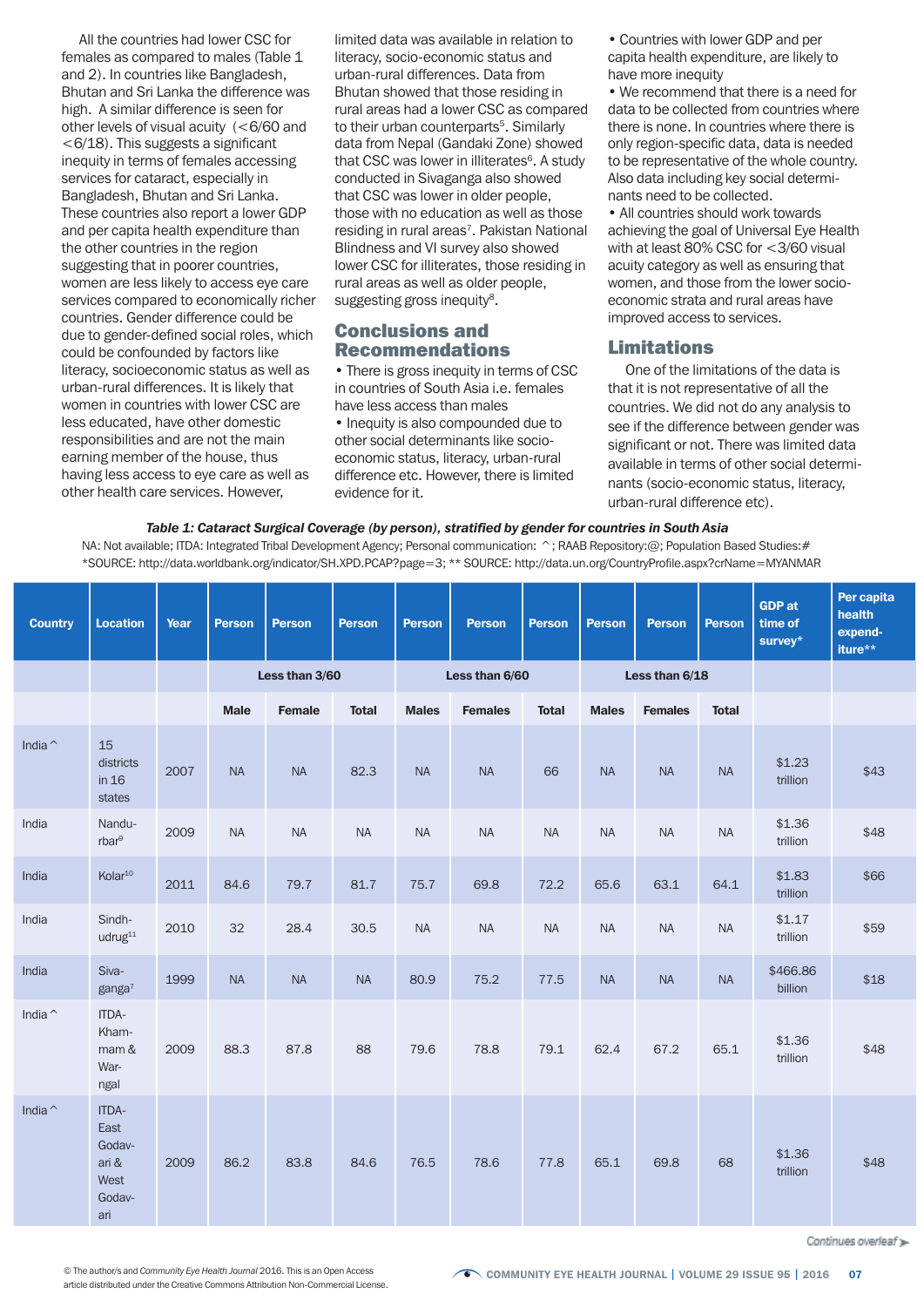| <b>Country</b>                                              | <b>Location</b>                                       | Year          | <b>Person</b>  | <b>Person</b> | <b>Person</b> | <b>Person</b>  | <b>Person</b>  | <b>Person</b> | <b>Person</b>  | <b>Person</b>  | <b>Person</b> | <b>GDP</b> at<br>time of<br>survey* | Per capita<br>health<br>expend-<br>iture** |
|-------------------------------------------------------------|-------------------------------------------------------|---------------|----------------|---------------|---------------|----------------|----------------|---------------|----------------|----------------|---------------|-------------------------------------|--------------------------------------------|
|                                                             |                                                       |               | Less than 3/60 |               |               | Less than 6/60 |                |               | Less than 6/18 |                |               |                                     |                                            |
|                                                             |                                                       |               | <b>Male</b>    | <b>Female</b> | <b>Total</b>  | <b>Males</b>   | <b>Females</b> | <b>Total</b>  | <b>Males</b>   | <b>Females</b> | <b>Total</b>  |                                     |                                            |
| India $\hat{ }$                                             | ITDA-<br>Srisail-<br>am                               | 2009          | 95.7           | 88.1          | 91.5          | 90.1           | 82.6           | 85.9          | 68.9           | 63.6           | 65.9          | \$1.36<br>trillion                  | \$48                                       |
| India <sup>@</sup>                                          | <b>Tribal</b><br>region in<br><b>Surat</b><br>Gujarat | 2011          | 95.7           | 89.6          | 92            | 88.4           | 79.2           | 82.7          | 60.1           | 51.6           | 54.9          | \$1.83<br>trillion                  | \$66                                       |
| Bangladesh                                                  | Satkhira <sup>12</sup>                                | 2005          | 63.6           | 59            | 60.9          | 57.9           | 55.1           | 56.3          | 34.5           | 36.4           | 35.6          | \$69.44<br>billion                  | \$12                                       |
| Bangladesh                                                  | 8<br>districts <sup>13</sup>                          | 2010          | 76.6           | 64.3          | 69.3          | 51.1           | 43.9           | 46.8          | 35.1           | 30.5           | 32.4          | \$115.27<br>billion                 | \$23                                       |
| <b>Bhutan</b><br>[Urban]                                    | Whole<br>country <sup>5</sup>                         | 2005          | 81.8           | 85            | 83.3          | 82.6           | 72             | 77            | 60             | 50             | 54.7          | \$818.86<br>billon                  | \$66                                       |
| <b>Bhutan</b><br>[Rural]                                    | Whole<br>country                                      | 2005          | 75             | 60            | 67.4          | 60.7           | 43.1           | 51.2          | 41.4           | 27.3           | 34            | \$818.86<br>billon                  | \$66                                       |
| <b>Bhutan</b><br>[Both]                                     | Whole<br>country                                      | 2005          | 77.8           | 67.7          | 72.7          | 67.1           | 51.1           | 58.6          | 46.3           | 33.3           | 39.4          | \$818.86<br>billon                  | \$66                                       |
| Srilanka<br>$[40$ yrs<br>above and<br>$bleow]$ <sup>#</sup> | Kandy <sup>14</sup>                                   | 2006          | 90.6           | 76.7          | 82.7          | 80             | 74.2           | 76.8          | 47.3           | 41.8           | 41.9          | \$28.27<br>billon                   | \$58                                       |
| Nepal <sup>@</sup>                                          | Whole<br>country                                      | 2008-<br>2010 | 88             | 83            | 85            | 72             | 69             | 70            | 56             | 54             | 55            | \$12.54<br>billon                   | \$29                                       |
| Pakistan <sup>#</sup>                                       | Whole<br>country <sup>8</sup>                         | 2003-<br>2005 | 79.6           | 74.9          | 77.1          | 70.1           | 68.4           | 69.3          | 44.6           | 42.8           | 43.7          | \$83.24<br>billon                   | \$16                                       |

## *Table 2: Cataract Surgical Coverage (by eyes), stratified by gender*

NA: Not available; ITDA: Integrated Tribal Development Agency; Personal communication: ^; RAAB Repository:@; Population Based Studies:# \*SOURCE: http://data.worldbank.org/indicator/SH.XPD.PCAP?page=3; \*\* SOURCE: http://data.un.org/CountryProfile.aspx?crName=MYANMAR

| <b>Country</b> | <b>Location</b>                      | Year | <b>Eyes</b>    | <b>Eyes</b>    | <b>Eyes</b>  | <b>Eyes</b>    | <b>Eyes</b>   | <b>Eyes</b>  | <b>Eyes</b>  | <b>Eyes</b>    | <b>Eyes</b>  | <b>GDP</b> at<br>time of<br>$s$ urvey $*$ | Per capita<br>health<br>expend-<br>iture** |
|----------------|--------------------------------------|------|----------------|----------------|--------------|----------------|---------------|--------------|--------------|----------------|--------------|-------------------------------------------|--------------------------------------------|
|                |                                      |      | Less than 3/60 |                |              | Less than 6/60 |               |              |              | Less than 6/18 |              |                                           |                                            |
|                |                                      |      | <b>Males</b>   | <b>Females</b> | <b>Total</b> | <b>Males</b>   | <b>Female</b> | <b>Total</b> | <b>Males</b> | <b>Females</b> | <b>Total</b> |                                           |                                            |
| India $\hat{}$ | 15<br>districts<br>in 16<br>states   | 2007 | <b>NA</b>      | <b>NA</b>      | 62.9         | <b>NA</b>      | <b>NA</b>     | 47.7         | <b>NA</b>    | <b>NA</b>      | <b>NA</b>    | \$1.23<br>trillion                        | \$43                                       |
| India          | Nandu-<br>rbar <sup>9</sup>          | 2009 | <b>NA</b>      | <b>NA</b>      | <b>NA</b>    | <b>NA</b>      | <b>NA</b>     | 9.4          | <b>NA</b>    | <b>NA</b>      | <b>NA</b>    | \$1.36<br>trillion                        | \$48                                       |
| India          | Kolar <sup>10</sup>                  | 2011 | 72.1           | 67.8           | 69.6         | 60             | 57.3          | 58.4         | 50           | 48.6           | 49.2         | \$1.83<br>trillion                        | \$66                                       |
| India          | Sindh-<br>udrug <sup>11</sup>        | 2010 | <b>NA</b>      | <b>NA</b>      | <b>NA</b>    | <b>NA</b>      | <b>NA</b>     | <b>NA</b>    | <b>NA</b>    | <b>NA</b>      | <b>NA</b>    | \$1.17<br>trillion                        | \$59                                       |
| India          | Siva-<br>$\gamma$ ganga <sup>7</sup> | 1999 | <b>NA</b>      | <b>NA</b>      | <b>NA</b>    | <b>NA</b>      | <b>NA</b>     | <b>NA</b>    | <b>NA</b>    | <b>NA</b>      | <b>NA</b>    | \$466.86<br>billion                       | \$18                                       |